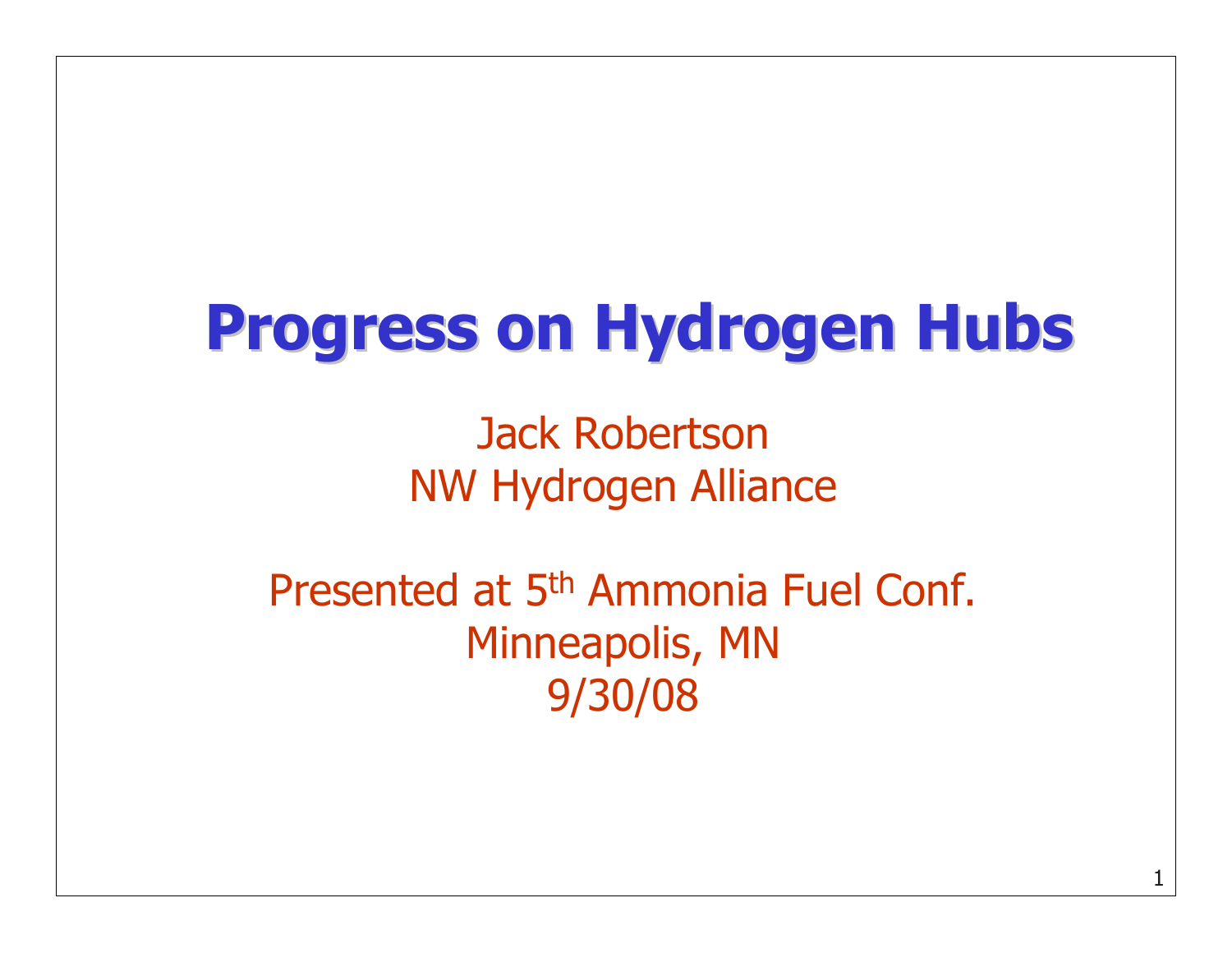# What is a Hydrogen Hub?

- $\bullet$ • Back-up or peak electricity generation using NH3 as fuel
- 0 Synthesize and store green NH3 from cheap offpeak electricity (e.g. spring snow melt in northwest)
- 0  $\bullet$  ~10 MW output per Hub; duration (e.g. stored NH3) relatively short, 24 to 400 hours
- $\bullet$  Converted diesel or gas generators; combustion turbines down the road
- 0 Emission-free/zero carbon footprint generation
- 0 Distributed or central NH3 production
- 0 Fuel cost comparable or less than diesel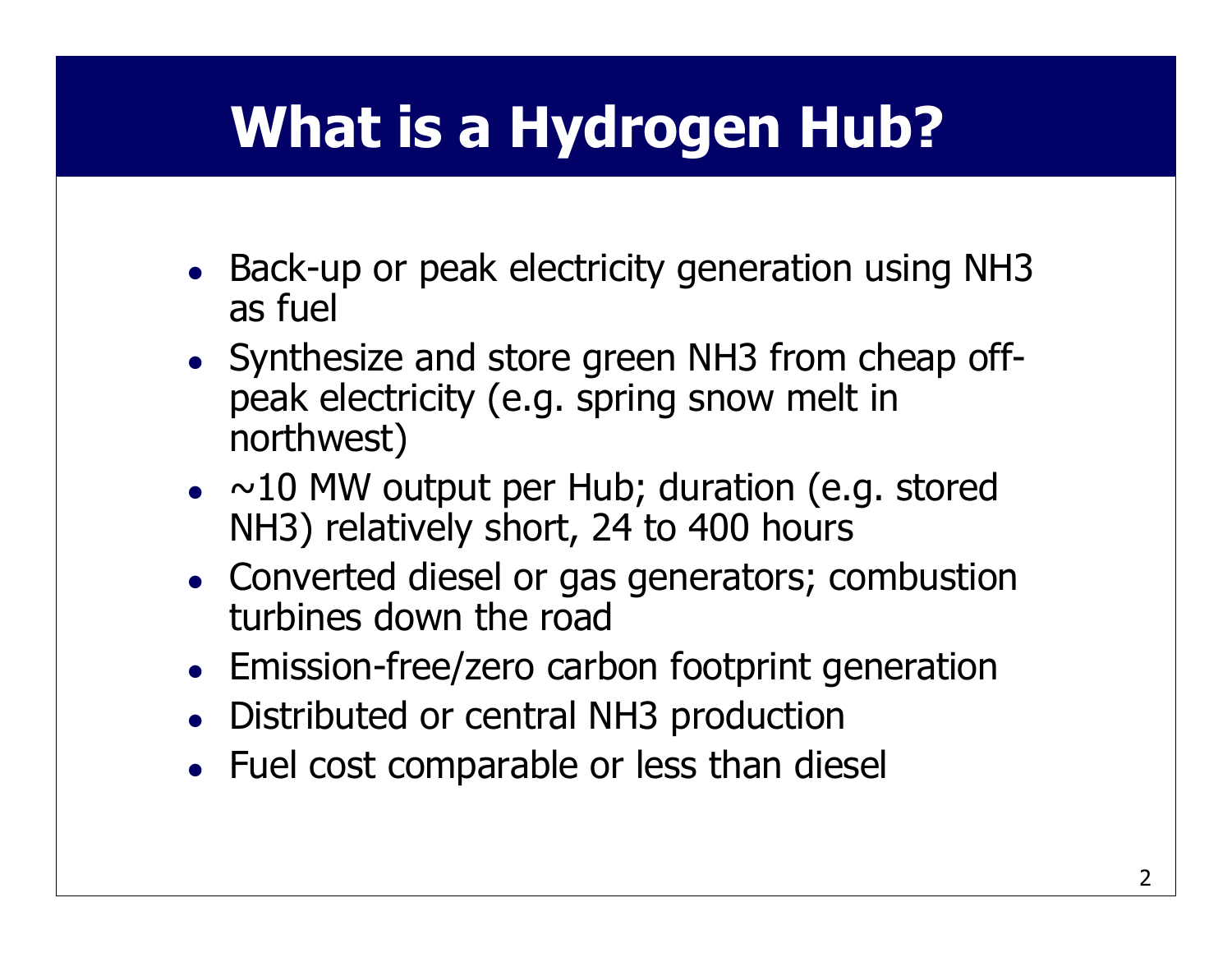## Hydrogen Hub Concept

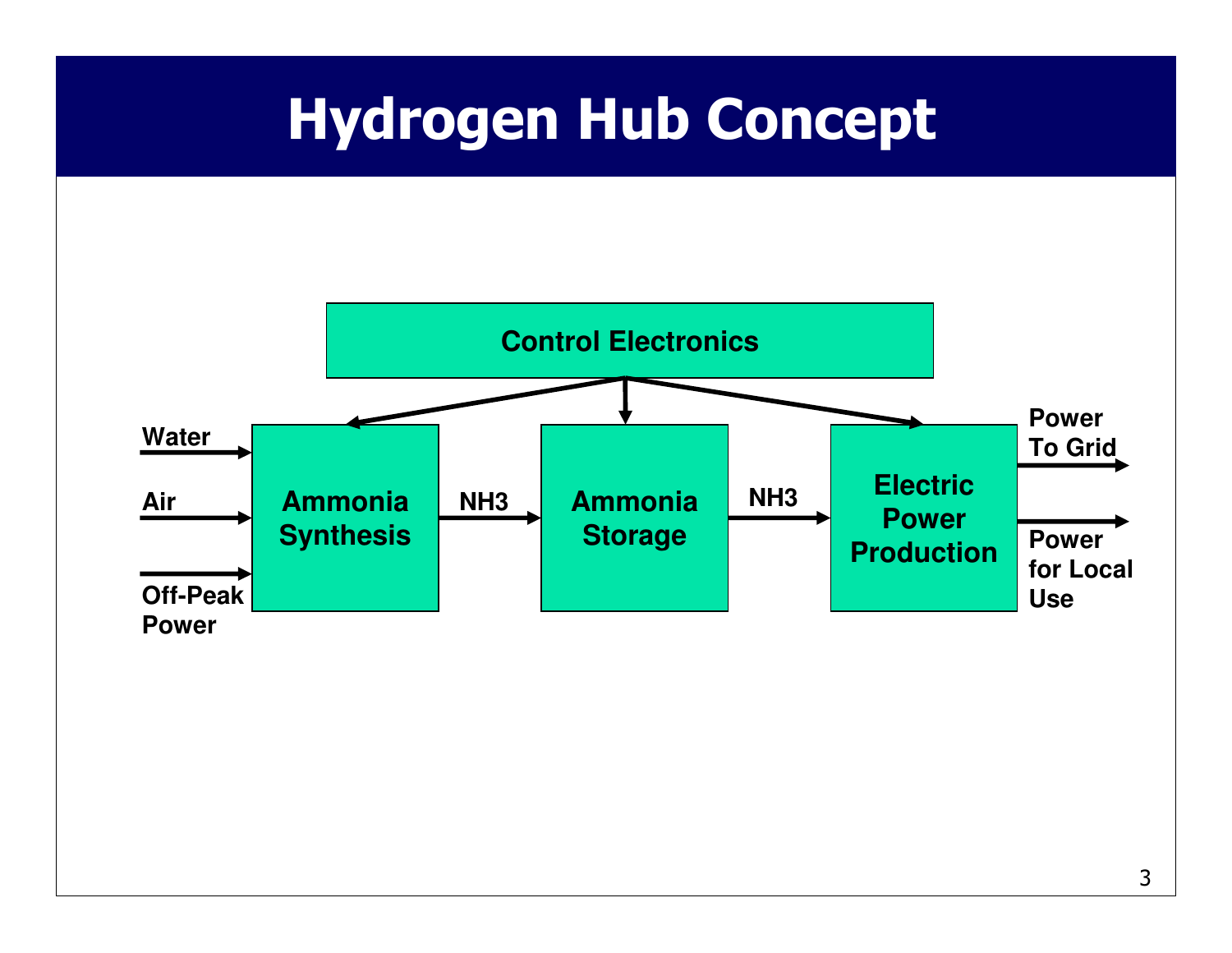# Benefits of H2Hubs

- $\bullet$ Emission-free generation at center of load
- $\bullet$ Avoids transmission infrastructure costs
- $\bullet$ • Domestic green NH3 synthesis -- energy<br>indenendence independence
- $\bullet$  Qualifies for renewable energy and carbon credits
- $\bullet$ • Can store cheaper spring Northwest energy
- $\bullet$ • Can back-up wind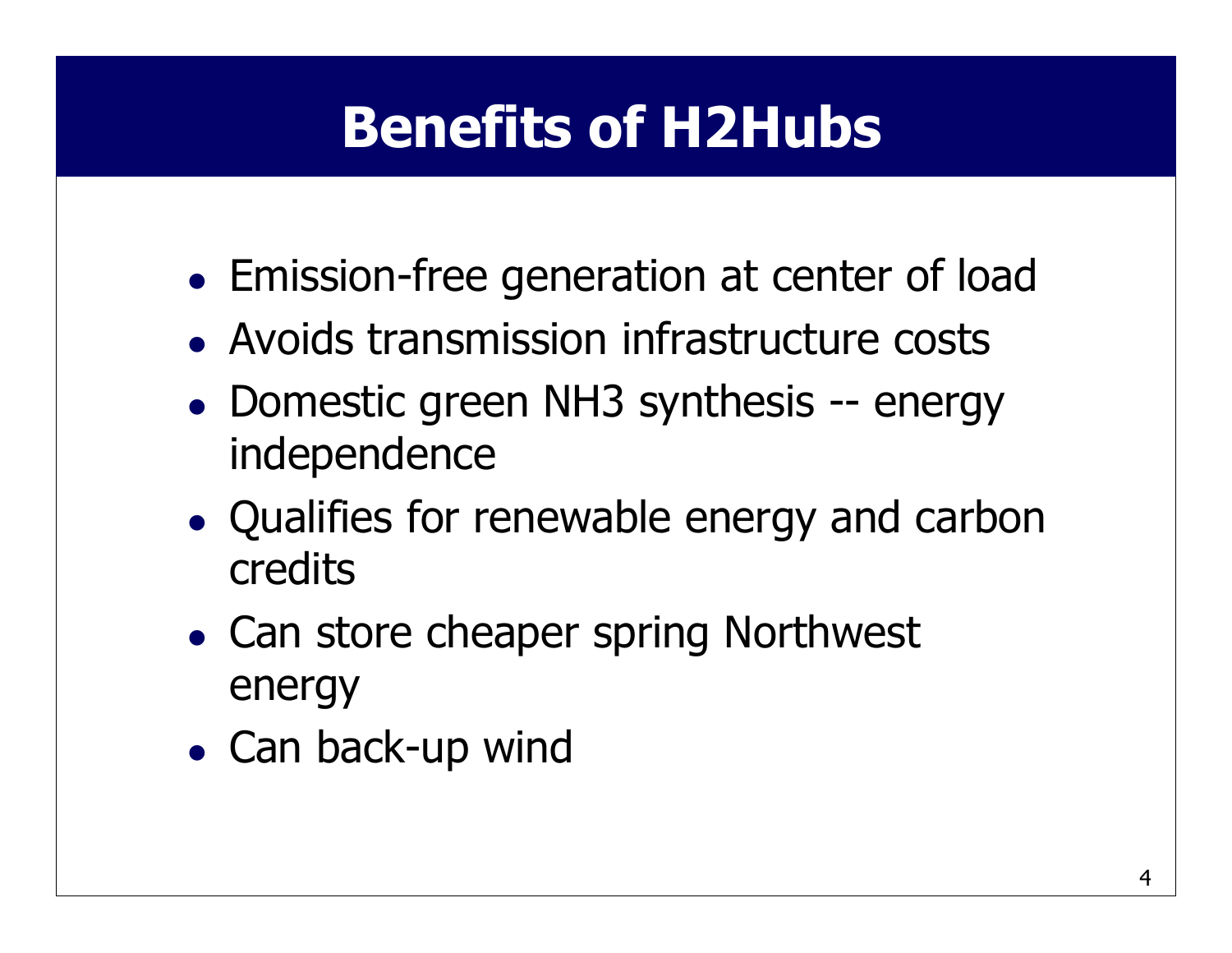# **Competitors**

- $\bullet$ Pumped hydro
- $\bullet$ Compressed air
- $\bullet$ Diesel generators
- $\bullet$ • Gas turbines peakers or wind back-<br> up
- $\bullet$ • Additional baseload generation
	- -Natural gas
	- -Wind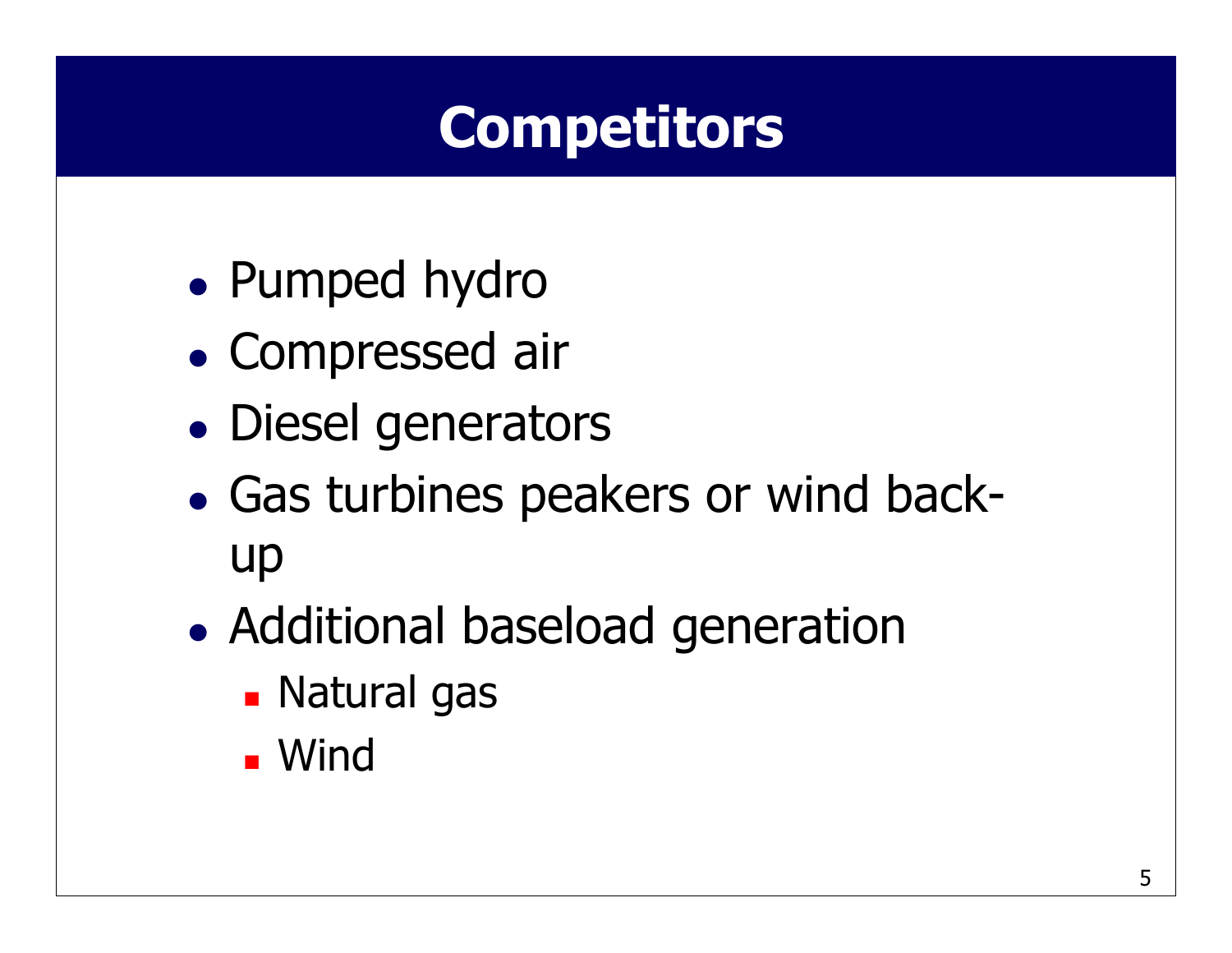# US Ammonia Prices

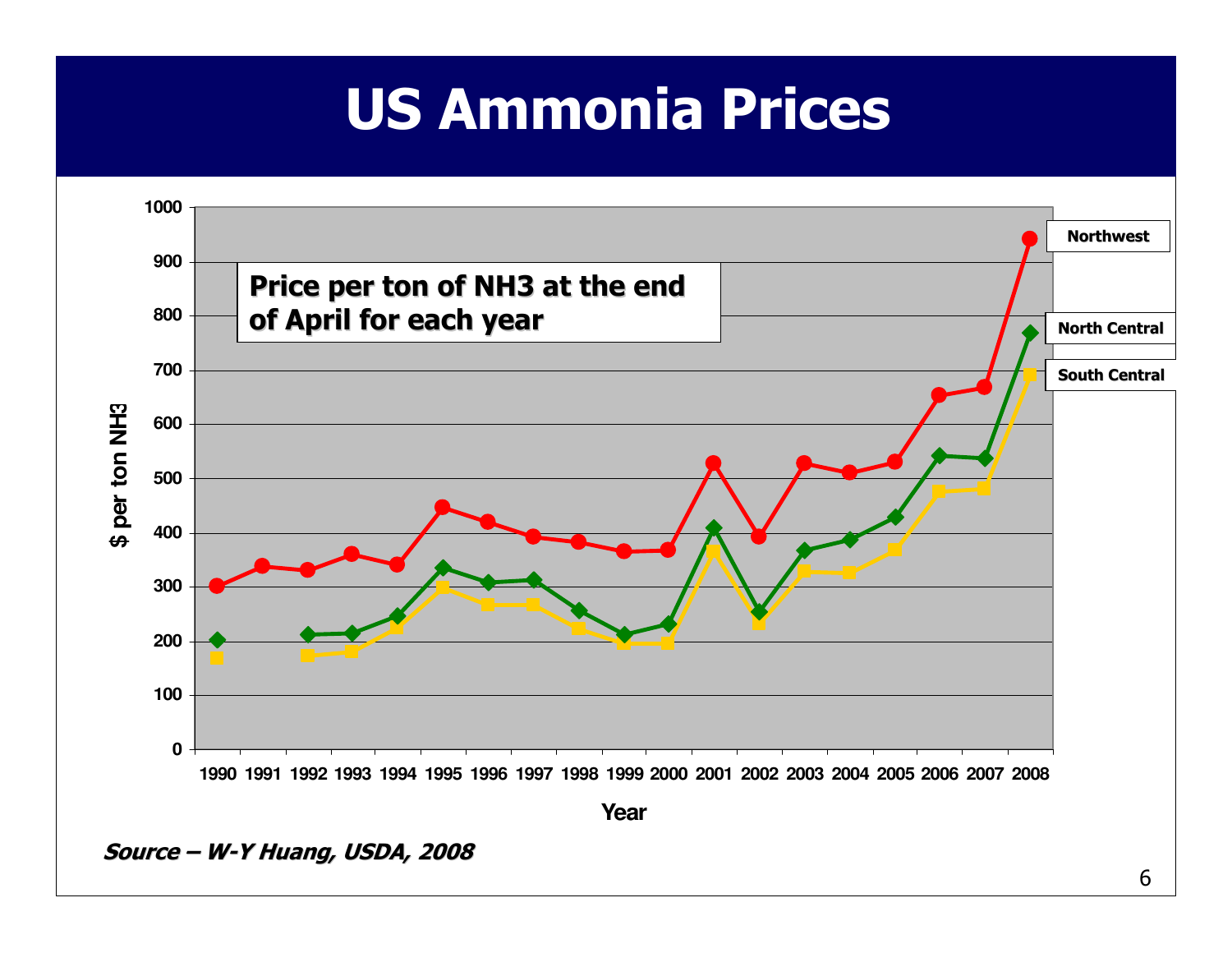### Ammonia Can Be Cheaper Than Diesel

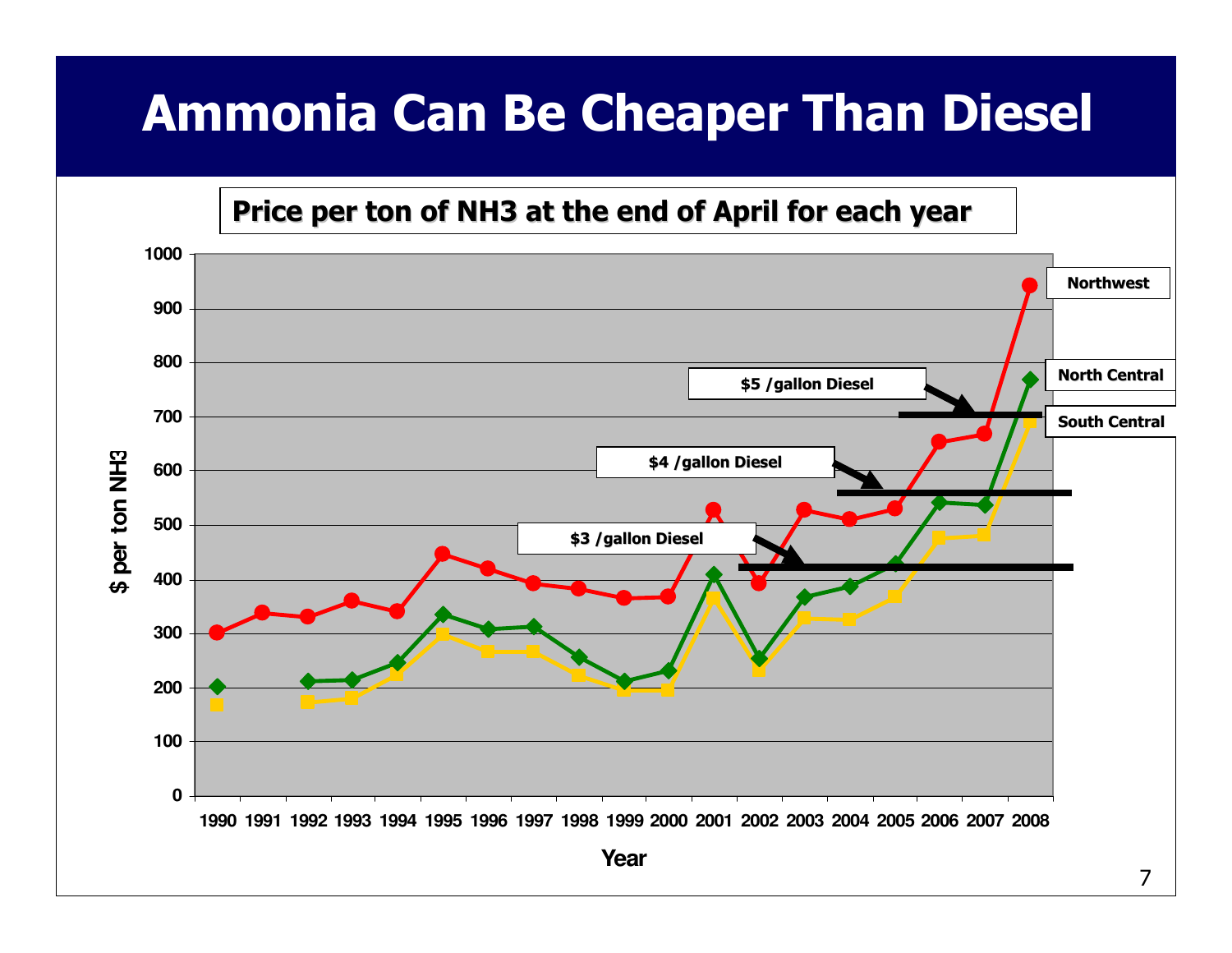# Types of H2Hubs

#### 0 Distributed (On-site) NH3 synthesis

- - NH3 synthesis/storage only part of year when electric power cheap
- -**Resulting low capacity factor for synthesis** equipment
- -By-product O2 stream available to increase generator efficiency

#### 0 • Central NH3 synthesis

- -**Exacted AMS** production
- -**E** Feeds multiple generator hubs
- -Surplus NH3 sold as fertilizer
- -By-product O2 stream can be sold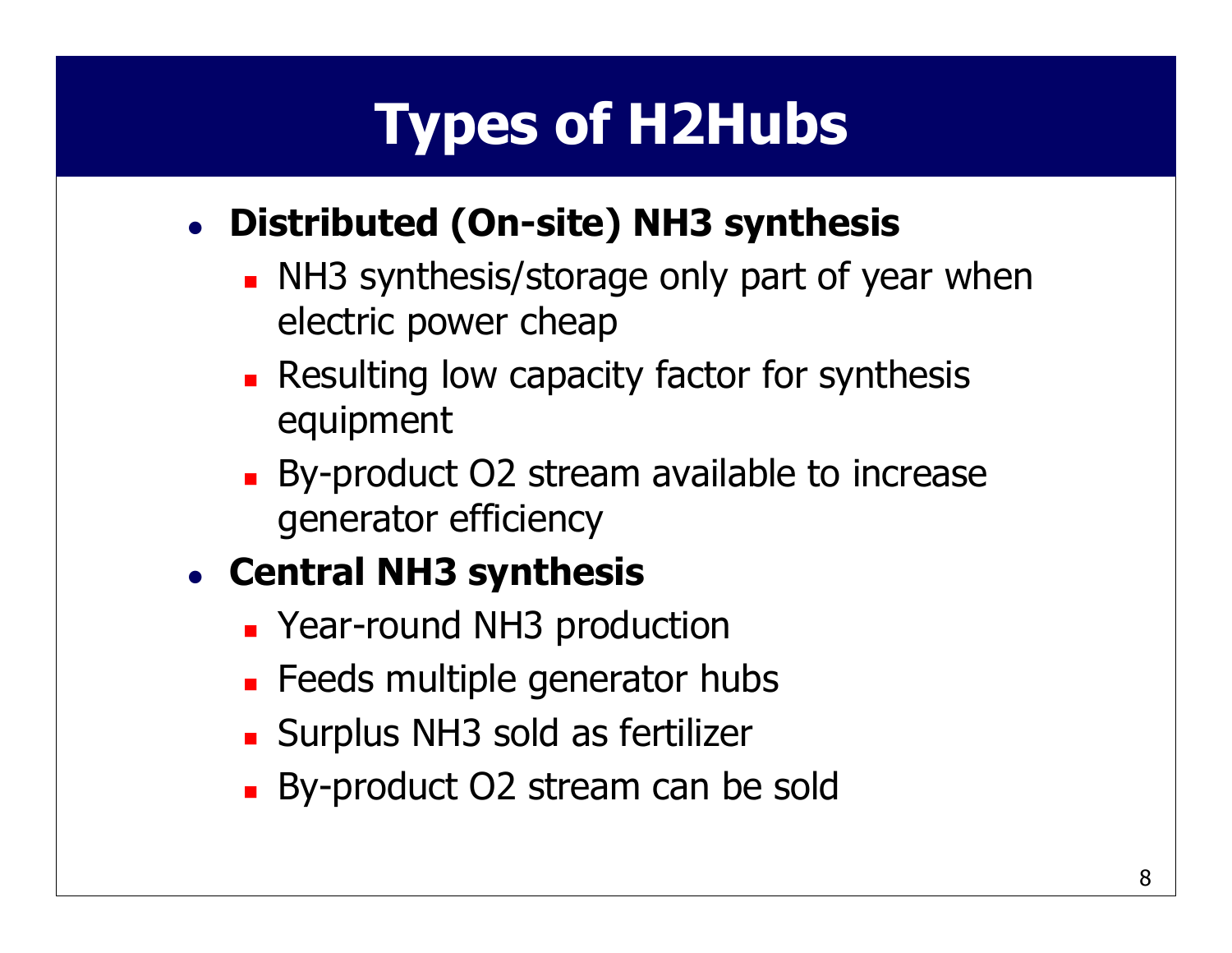# Hydrogen Hub Concept

### On-Site NH3 Synthesis Case

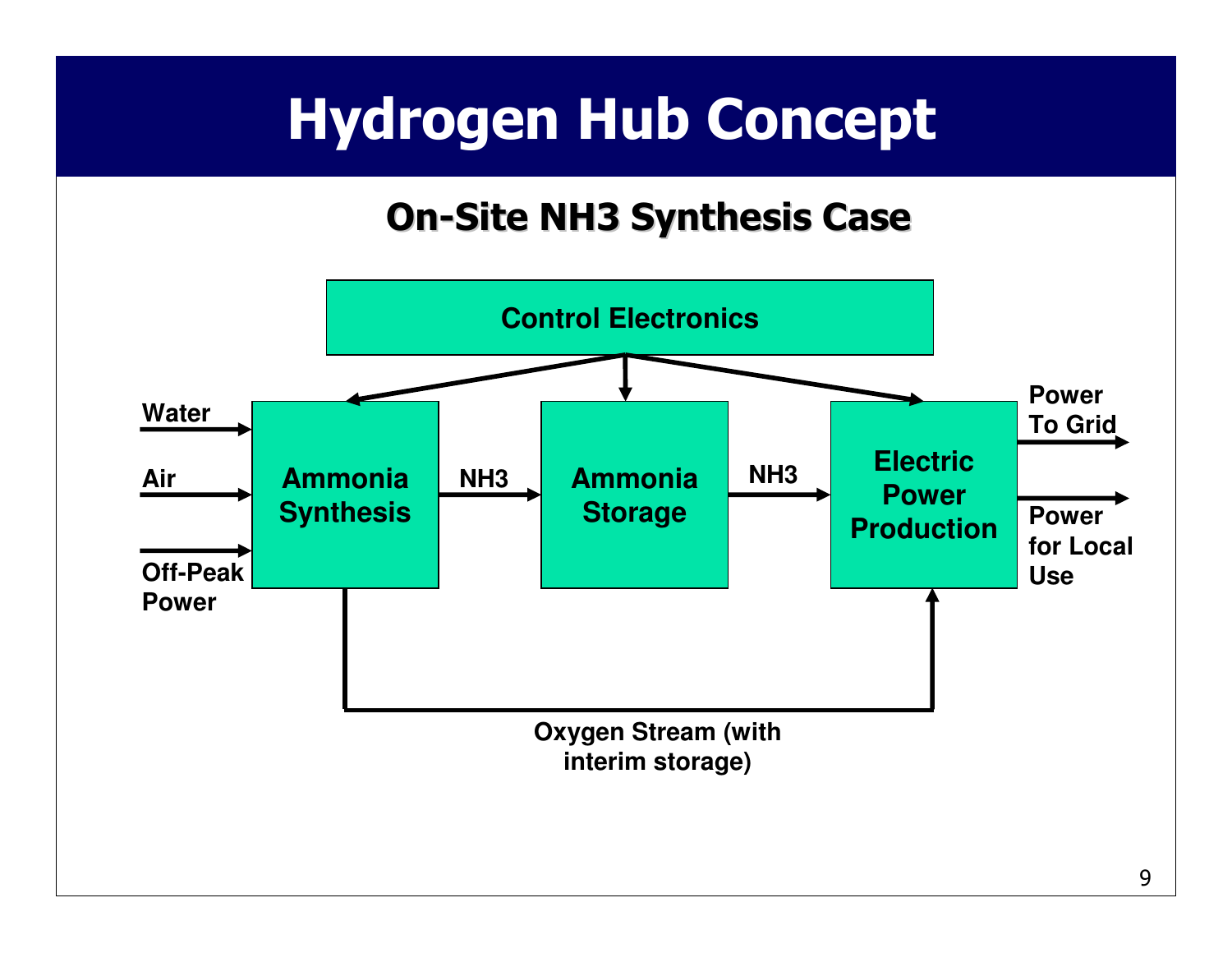## Central Synthesis/Satellite Hubs

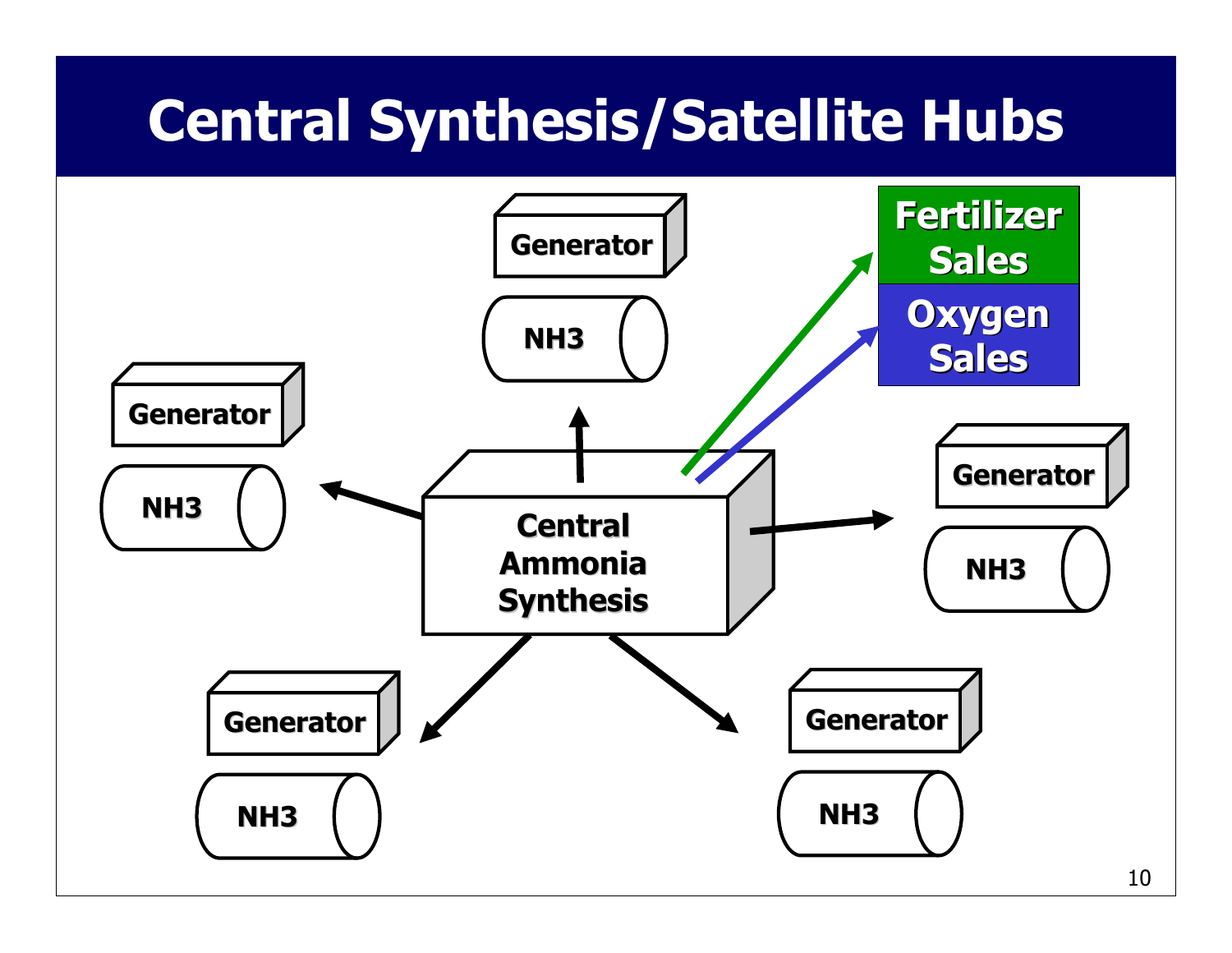### Price of Green Ammonia will depend on Technology

- $\bullet$ • "Old" Electrolyzer + Haber-Bosch<br>•  $\sim$ \$1.5 M per MWe capital costs
	- -■ ~\$1.5 M per MWe capital costs<br>■ ~50% overall synthesis efficien
	- - $\blacksquare$  ~50% overall synthesis efficiency
- $\bullet$ • "Improved" Electrolyzer + Haber-Bosch<br>•  $\sim$ \$850 K per MWe capital costs
	- -■ ~\$850 K per MWe capital costs<br>■ ~50% overall synthesis efficien
	- - $\blacksquare$  ~50% overall synthesis efficiency
	- -**Example 2 Limited availability at large scale**
- $\bullet$ • Solid State Ammonia Synthesis
	- -■ ~\$650 K per MWe capital costs<br>■ Fstimated 75% overall synthesi
	- -**Estimated 75% overall synthesis efficiency**
	- -**Example 2 Currently under development**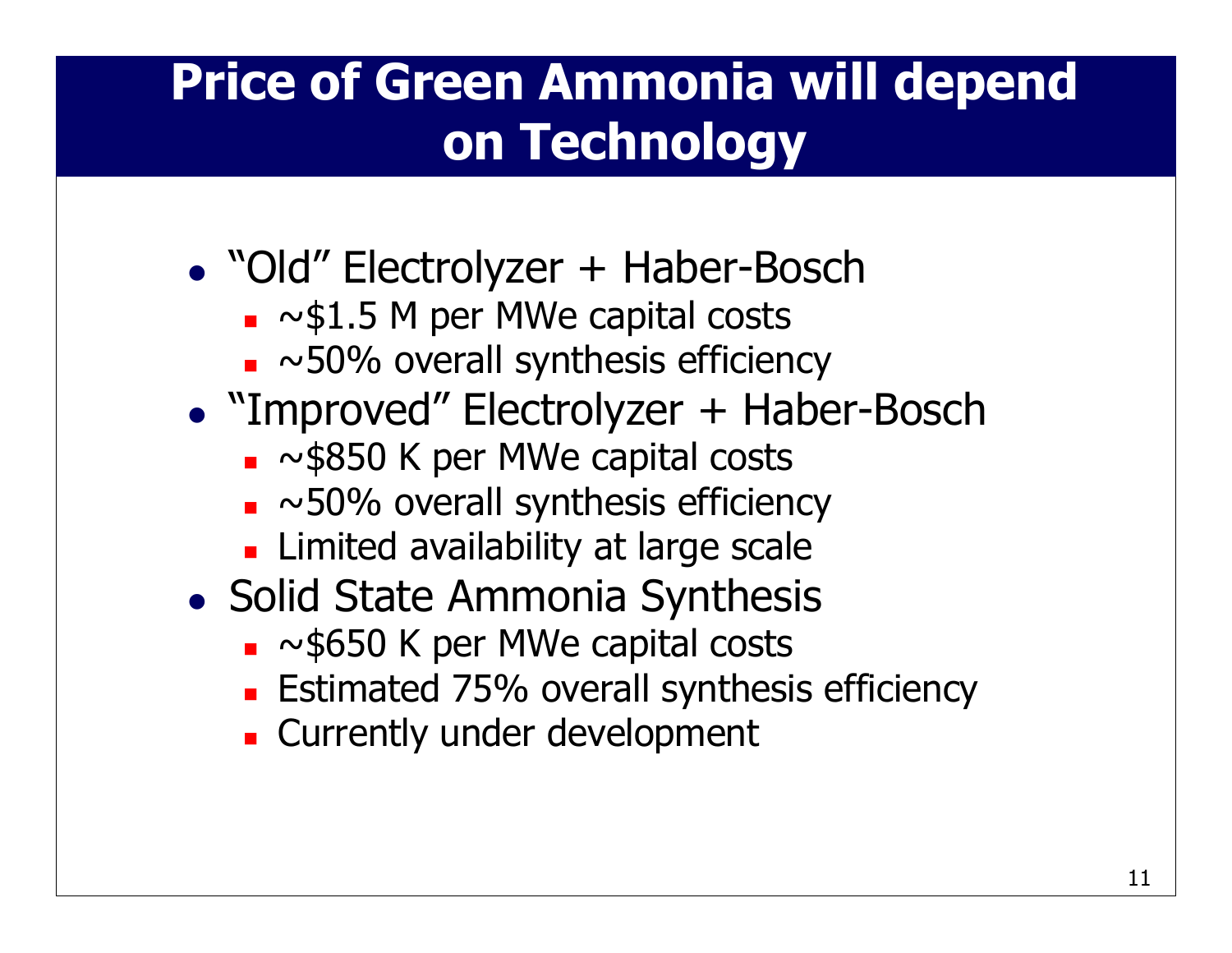# US Ammonia Prices